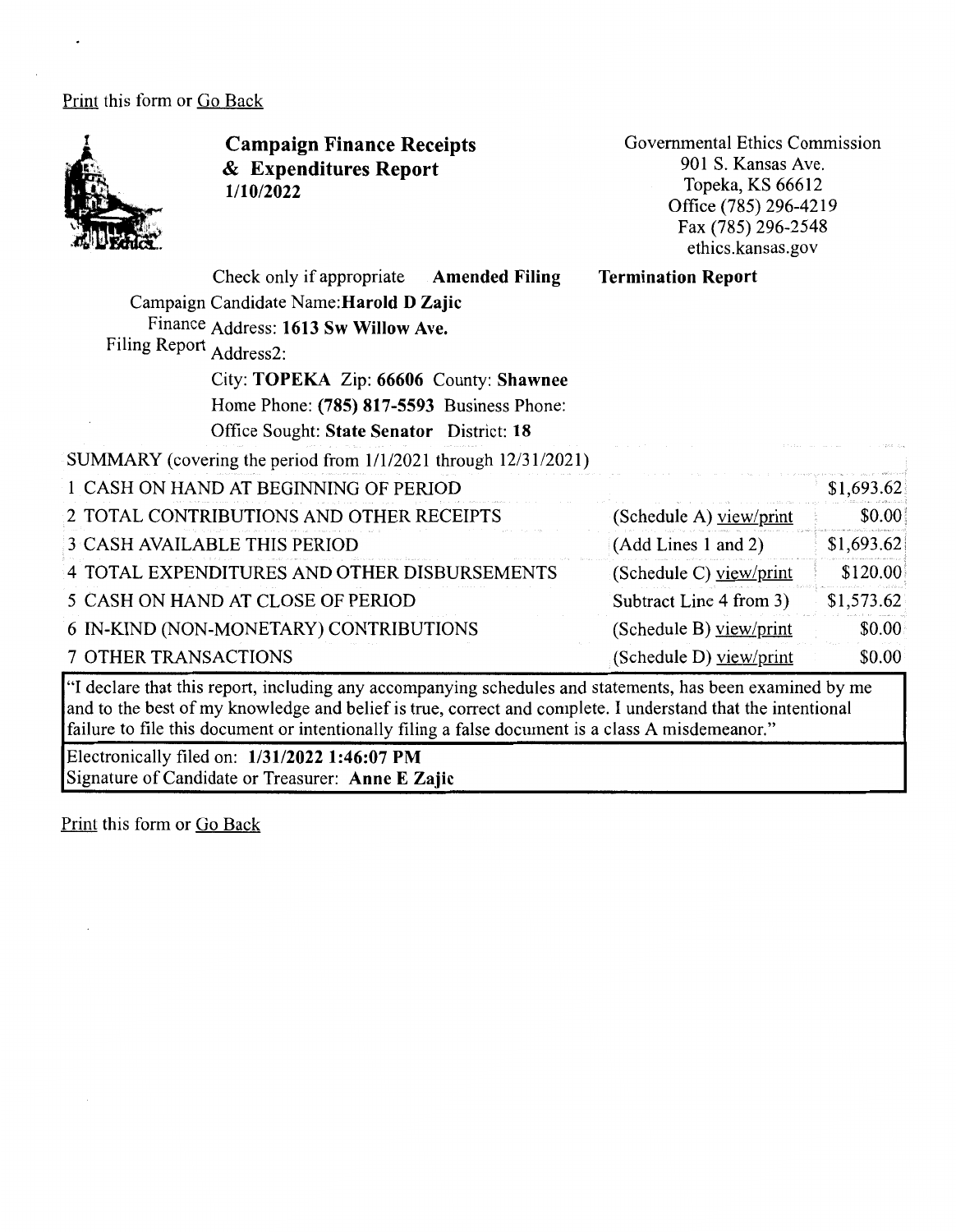$\cdot$ 

## **SCHEDULE C**

## **EXPENDITURES AND OTHER DISBURSEMENTS**

## **Candidate:** Harold D Zajic

| Date     | <b>Name and Address</b>                                          | <b>Purpose of Expenditure</b><br>or Disbursement | <b>Amount</b> |
|----------|------------------------------------------------------------------|--------------------------------------------------|---------------|
| 12/31/21 | CoreFirst Bank & Trust<br>3501 SW Topeka Blvd<br>Topeka KS 66611 | Miscellaneous Monthly bank account fee           | \$10.00       |
| 11/30/21 | CoreFirst Bank & Trust<br>3501 SW Topeka Blvd<br>Topeka KS 66611 | Miscellaneous Monthly bank account fee           | \$10.00       |
| 10/29/21 | CoreFirst Bank & Trust<br>3501 SW Topeka Blvd<br>Topeka KS 66611 | Miscellaneous Monthly bank account fee           | \$10.00       |
| 09/30/21 | CoreFirst Bank & Trust<br>3501 SW Topeka Blvd<br>Topeka KS 66611 | Miscellaneous Monthly bank account fee           | \$10.00       |
| 08/31/21 | CoreFirst Bank & Trust<br>3501 SW Topeka Blvd<br>Topeka KS 66611 | Miscellaneous Monthly bank account fee           | \$10.00       |
| 07/30/21 | CoreFirst Bank & Trust<br>3501 SW Topeka Blvd<br>Topeka KS 66611 | Miscellaneous Monthly bank account fee           | \$10.00       |
| 06/30/21 | CoreFirst Bank & Trust<br>3501 SW Topeka Blvd<br>Topeka KS 66611 | Miscellaneous Monthly bank account fee           | \$10.00       |
| 05/31/21 | CoreFirst Bank & Trust<br>3501 SW Topeka Blvd<br>Topeka KS 66611 | Miscellaneous Monthly bank account fee           | \$10.00       |
| 04/30/21 | CoreFirst Bank & Trust<br>3501 SW Topeka Blvd<br>Topeka KS 66611 | Miscellaneous Monthly bank account fee           | \$10.00       |
| 03/31/21 | CoreFirst Bank & Trust<br>3501 SW Topeka Blvd<br>Topeka KS 66611 | Miscellaneous Monthly bank account fee           | \$10.00       |
|          |                                                                  |                                                  |               |